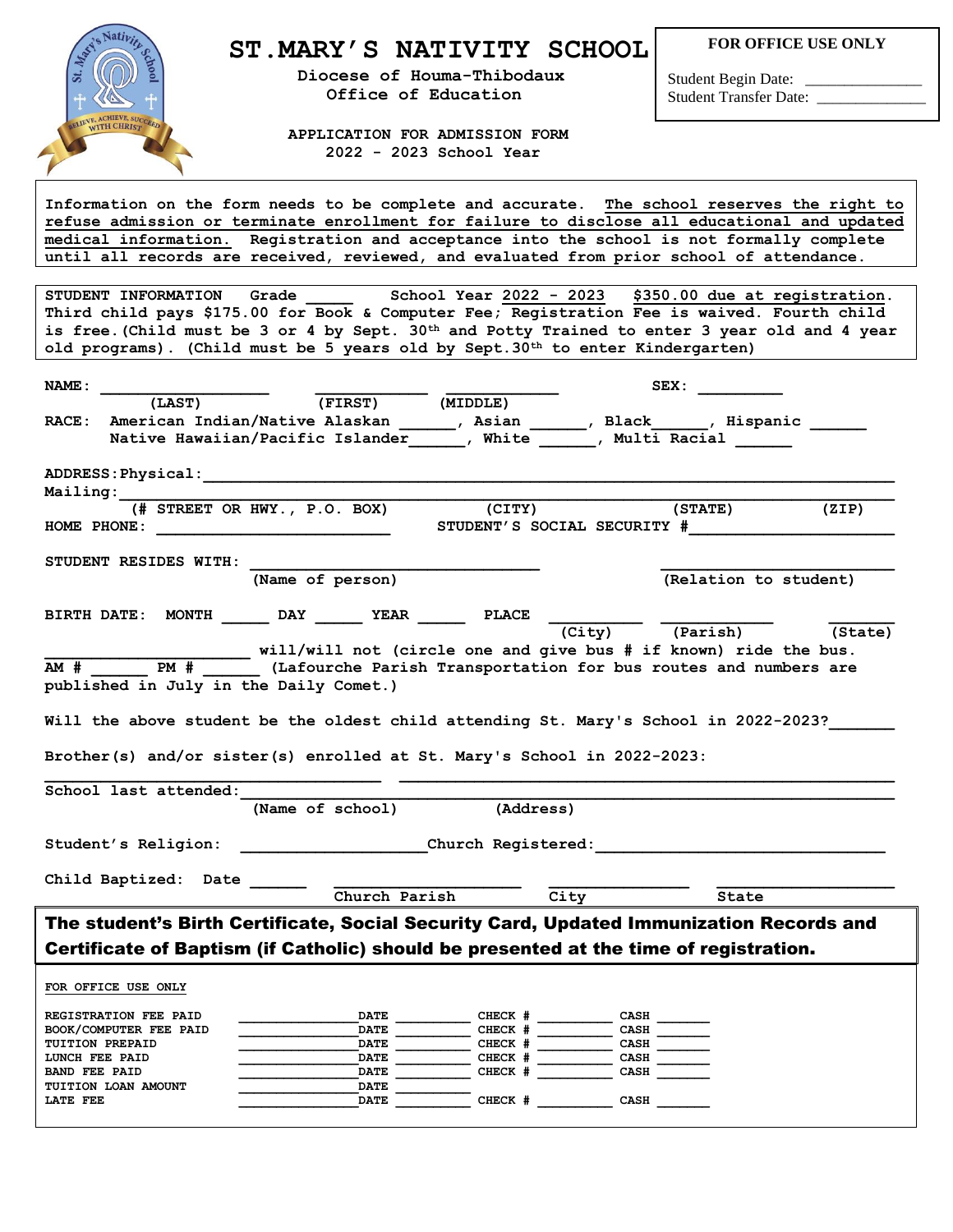## **PARENT INFORMATION:**

|                                                        |                                   |                                                                     | <b>SINGLE</b>                                                                               |
|--------------------------------------------------------|-----------------------------------|---------------------------------------------------------------------|---------------------------------------------------------------------------------------------|
| FATHER'S NAME:                                         |                                   |                                                                     | <b>MARRIED</b><br><b>STATUS:</b>                                                            |
| (Last)                                                 | (First)                           | (Middle)                                                            | <b>DIVORCED</b>                                                                             |
|                                                        |                                   |                                                                     | <b>WIDOW</b>                                                                                |
| IF ALUMNI OF ST. MARY'S: YEAR $\overline{\phantom{a}}$ |                                   |                                                                     |                                                                                             |
| FATHER'S OCCUPATION:                                   |                                   | <b>FATHER'S RELIGION:</b>                                           |                                                                                             |
|                                                        |                                   |                                                                     |                                                                                             |
| NAME OF EMPLOYER:                                      |                                   |                                                                     |                                                                                             |
|                                                        | (Company)                         | (Address)                                                           | (Phone Number)                                                                              |
|                                                        |                                   |                                                                     |                                                                                             |
|                                                        |                                   | Please provide an existing email address for emergency information. |                                                                                             |
| List father's address if different from student(s):    |                                   |                                                                     |                                                                                             |
|                                                        |                                   |                                                                     |                                                                                             |
|                                                        |                                   |                                                                     |                                                                                             |
| #Street/Hwy                                            | City/Town                         | Zip<br>State                                                        | Home Phone Number                                                                           |
|                                                        |                                   |                                                                     |                                                                                             |
|                                                        |                                   |                                                                     |                                                                                             |
|                                                        |                                   |                                                                     | <b>SINGLE</b>                                                                               |
| MOTHER'S NAME:                                         |                                   |                                                                     | <b>MARRIED</b><br><b>STATUS:</b>                                                            |
| (Last)                                                 | (First)                           | (Middle)                                                            | <b>DIVORCED</b>                                                                             |
| If ALUMNI OF ST. MARY'S MADIEN NAME:                   |                                   |                                                                     | <b>WIDOW</b>                                                                                |
|                                                        |                                   |                                                                     |                                                                                             |
| MOTHER'S OCCUPATION:                                   |                                   | MOTHER'S RELIGION:                                                  |                                                                                             |
|                                                        |                                   |                                                                     |                                                                                             |
| NAME OF EMPLOYER:                                      |                                   |                                                                     |                                                                                             |
|                                                        | (Company)                         | (Address)                                                           | (Phone Number)                                                                              |
|                                                        |                                   |                                                                     |                                                                                             |
|                                                        |                                   | Please provide an existing email address for emergency information. |                                                                                             |
| List mother's address if different from student(s):    |                                   |                                                                     |                                                                                             |
|                                                        |                                   |                                                                     |                                                                                             |
| #Street/Hwy                                            | City/Town                         | Zip<br>State                                                        | Home Phone Number                                                                           |
|                                                        |                                   |                                                                     |                                                                                             |
|                                                        |                                   |                                                                     |                                                                                             |
| STEP-PARENT INFORMATION                                |                                   |                                                                     |                                                                                             |
|                                                        |                                   |                                                                     |                                                                                             |
|                                                        |                                   |                                                                     |                                                                                             |
| STEP-FATHER'S NAME:                                    |                                   |                                                                     | <b>RELIGION:</b>                                                                            |
|                                                        | (Last)<br>(First)                 | (Middle)                                                            |                                                                                             |
| STEP-FATHER'S OCCUPATION:                              |                                   |                                                                     |                                                                                             |
|                                                        |                                   |                                                                     |                                                                                             |
| NAME OF EMPLOYER:                                      |                                   |                                                                     |                                                                                             |
|                                                        | (Company)                         | (Address)                                                           | (Phone Number)                                                                              |
|                                                        |                                   |                                                                     |                                                                                             |
|                                                        |                                   |                                                                     |                                                                                             |
|                                                        |                                   |                                                                     |                                                                                             |
| STEP-MOTHER'S NAME:                                    |                                   |                                                                     | RELIGION:                                                                                   |
|                                                        | $(Last)$ $(Tirst)$                | (Middle)                                                            |                                                                                             |
| STEP-MOTHER'S OCCUPATION:                              |                                   |                                                                     |                                                                                             |
|                                                        |                                   |                                                                     |                                                                                             |
| NAME OF EMPLOYER:                                      |                                   |                                                                     |                                                                                             |
|                                                        | (Company)                         | (Address)                                                           | (Phone Number)                                                                              |
|                                                        |                                   |                                                                     |                                                                                             |
|                                                        |                                   |                                                                     |                                                                                             |
| GRANDPARENTS INFORMATION: Name, Address, Phone:        |                                   |                                                                     |                                                                                             |
|                                                        |                                   |                                                                     |                                                                                             |
|                                                        |                                   |                                                                     |                                                                                             |
|                                                        |                                   |                                                                     |                                                                                             |
|                                                        |                                   |                                                                     |                                                                                             |
|                                                        |                                   |                                                                     |                                                                                             |
|                                                        | EMERGENCY AND MEDICAL INFORMATION |                                                                     |                                                                                             |
|                                                        |                                   |                                                                     |                                                                                             |
|                                                        |                                   |                                                                     | If there are any special problems concerning this student: Emotional, Academic, or Physical |
| health, or otherwise please indicate:                  |                                   |                                                                     |                                                                                             |

**At this time, the only Special Services we are able to provide is Speech.**